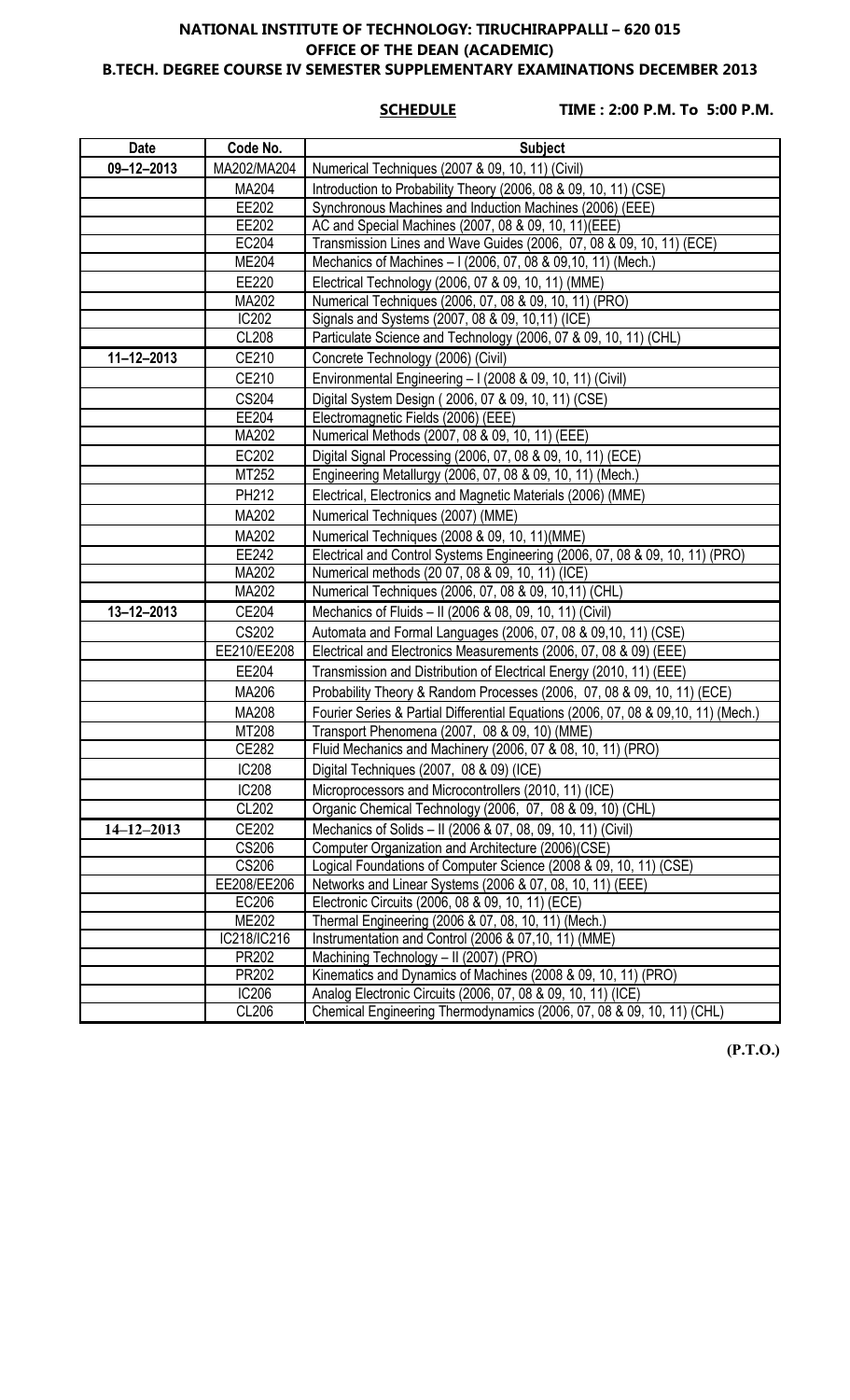| <b>Date</b>      | Code No.          | <b>Subject</b>                                                         |
|------------------|-------------------|------------------------------------------------------------------------|
| $17 - 12 - 2013$ | CE206             | Surveying - II ((2006, 07, 08 & 09, 10, 11) (Civil)                    |
|                  | EC214             | Basics of Communication Engineering (2006, 07, 08 & 09,10, 11) (CSE)   |
|                  | EE206/EE204/EE208 | Analog Electronic Circuits (2006, 07, 08 & 09, 10, 11) (EEE)           |
|                  | IC218             | Control Systems (2006, 07, 08 & 09, 10, 11) (ECE)                      |
|                  | <b>ME206</b>      | Fluid Mechanics (2006, 07 & 09, 10, 11) (Mech.)                        |
|                  | MT210             | Phase Transformation (2006) (MME)                                      |
|                  | MT210             | Phase Transformation and Heat Treatment (2007, 08 & 09, 10, 11) (MME)  |
|                  | PR206             | Theory of Machines $-1(2006 \& 07)$ (PRO)                              |
|                  | PR204             | Metal Forming Processes (2008 & 09, 10, 11) (PRO)                      |
|                  | IC210             | Data Structures and Algorithms (2006) (ICE)                            |
|                  | IC210             | Electrical and Electronic Measurements (2008 & 09, 10, 11)(ICE)        |
|                  | CL210             | Environmental Engineering (2007 & 09, 10) (CHL)                        |
| 19-12-2013       | CE208             | Geo-Technical Engineering - II (2007, 08 & 09, 10, 11) (Civil)         |
|                  | <b>CS208</b>      | Systems Programming (2006) (CSE)                                       |
|                  | <b>CS208</b>      | Introduction to Algorithms (2007 & 08, 10, 11) (CSE)                   |
|                  | EE212/EE210       | Data Structures (2006, 07, 08 & 09) (EEE)                              |
|                  | EE210             | Digital Electronics (2010, 11)(EEE)                                    |
|                  | EC208             | Microprocessors and Microcontrollers (2006, 07, 08 & 09, 10, 11) (ECE) |
|                  | PR222             | Production Technology (2006, 07, 08 & 09, 10, 11) (Mech.)              |
|                  | <b>ME292</b>      | Mechanical Technology (2007, 08 & 09, 10) (MME)                        |
|                  | PR204/PR206       | Welding Technology (2006, 07, 08 & 09, 10) (PRO)                       |
|                  | PR206             | Metal Joining Processes (2011)                                         |
|                  | IC204             | Industrial Instrumentation - I (2006, 08 & 09, 10,11) (ICE)            |
|                  | CL204             | Physical Chemistry (2006, 07, 08 & 09, 10,11) (CHL)                    |

**VENUE: CSE – 301 (IT CENTRE)**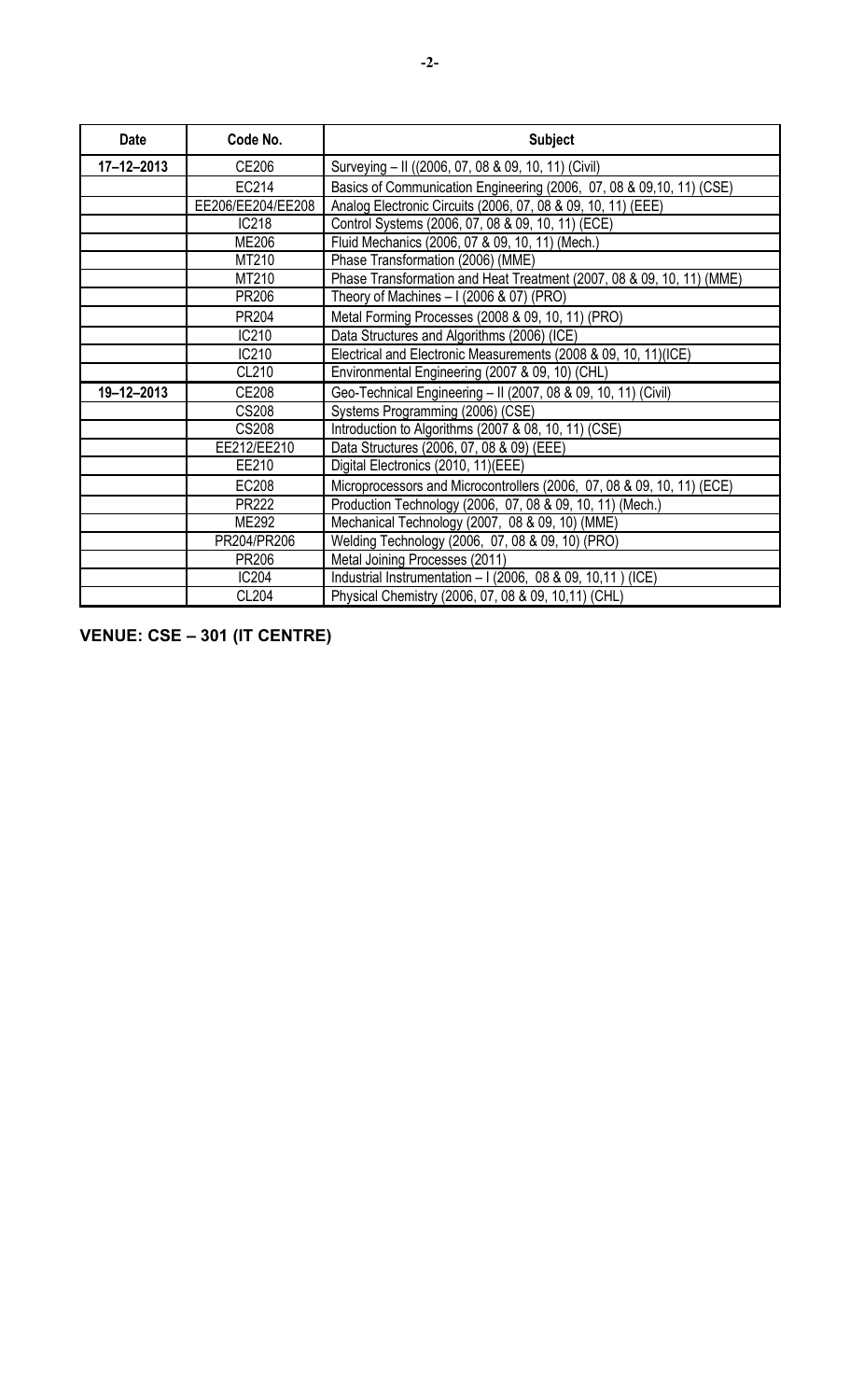# **NATIONAL INSTITUTE OF TECHNOLOGY: TIRUCHIRAPPALLI – 620 015 OFFICE OF THE DEAN (ACADEMIC) B.TECH. DEGREE COURSE VI SEMESTER SUPPLEMENTARY EXAMINATIONS DECEMBER 2013 SCHEDULE**

**TIME : 2:00 p.m. To 5:00 p.m.**

| Date & Time      | Code No.      | <b>Subject</b>                                                         |
|------------------|---------------|------------------------------------------------------------------------|
| $10 - 12 - 2013$ | CE302         | Environmental Engineering - II (2006 & 07) (Civil)                     |
|                  | CE302         | Structural Analysis - II (2008, 09, 10) (Civil)                        |
|                  | <b>CS302</b>  | Combinatorics and Graph Theory (2006, 07 & 08) (CSE)                   |
|                  | HM302         | Corporate Communication (2009, 10) (CSE)                               |
|                  | EE302         | Microprocessor and Microcontrollers (2006, 08, 09, 10) (EEE)           |
|                  | EC310/EC308   | VLSI System Design (2006 & 07, 08, 09, 10) (ECE)                       |
|                  | ME308         | Computer Aided Design and Drafting (2006 & 07, 08, 09, 10) (Mech.)     |
|                  | MT312         | Mechanical Behaviour of Materials - II (2006) (MME)                    |
|                  | MT304         | Non Ferrous Extraction (2007 & 08) (MME)                               |
|                  | PR302         | Resource Management Techniques (2008, 09, 10) (PRO)                    |
|                  | <b>IC308</b>  | Introduction to MEMS and Nano Technology (2006 & 07, 08, 09, 10) (ICE) |
|                  | CL304         | Chemical Reaction Engineering - II (2006 & 07, 08, 09, 10) (CHL)       |
| $12 - 12 - 2013$ | CE304         | Transportation Engineering - I (2006 & 07, 08, 09, 10) (Civil)         |
|                  | <b>CS308</b>  | Artificial Intelligence and Expert Systems (2007 & 08, 09, 10) (CSE)   |
|                  | EE306/EE302   | Power Electronics (2006 & 08, 09, 10) (EEE)                            |
|                  | EC304         | Mobile Communication (2006 & 08, 09, 10) (ECE)                         |
|                  | ME304         | Automobile Engineering (2006, 08, 09) (Mech.)                          |
|                  | MT308/MT312   | Non-Ferrous Physical Metallurgy (2006, 08, 09, 10) (MME)               |
|                  | PR304         | Computer Graphics and CAD (2008, 09, 10) (PRO)                         |
|                  | IC302         | Modern Control Theory (2006, 08, 09, 10) (ICE)                         |
|                  | CL308         | Process Dynamics and Control (2006 & 07, 08, 09, 10) (CHL)             |
| $16 - 12 - 2013$ | CE306         | Concrete Structures - II (2006 & 07, 08, 09, 10) (Civil)               |
|                  | <b>CS302</b>  | Information Security (2007 & 08, 09, 10) (CSE)                         |
|                  | EC316         | Communication Systems (2006) (EEE)                                     |
|                  | IC324         | Instrumentation Systems (2007 & 09) (EEE)                              |
|                  | EE304         | Measurement Instrumentation (2010) (EEE)                               |
|                  | EC308/EC306   | Microwave Components and Circuits (2006 & 07, 08, 09, 10) (ECE)        |
|                  | <b>ME306</b>  | Design of Mechanical Drives (2006, 08, 10) (Mech.)                     |
|                  | MT310         | Metal Forming Technology (2008 & 09) (MME)                             |
|                  | PR306         | Design of Production Tooling (2009, 10) (PRO)                          |
|                  | <b>IC304</b>  | Process Control (2006, 08, 09, 10) (ICE)                               |
|                  | CL306         | Equilibrium Staged Operations (2006 & 07, 08, 09, 10) (CHL)            |
| 18-12-2013       | CE308         | Steel Structures - II (2006 & 07, 08, 09, 10) (Civil)                  |
|                  | <b>CS308</b>  | Computer Graphics (2006) (CSE)                                         |
|                  | BCS604/CS306  | Database Management Systems (2006 & 07, 09, 10) (CSE)                  |
|                  | EE308         | Power System Analysis (2007 & 08, 09) (EEE)                            |
|                  | EE308         | <b>VLSI (2010) (EEE)</b>                                               |
|                  | EC352/EC310   | Embedded System Design (2008, 09, 10) (ECE)                            |
|                  | ME302         | Turbo Machines (2006 & 07, 08, 09, 10) (Mech.)                         |
|                  | MT312         | Fatigue Creep and Fracture Mechanics (2008, 10) (MME)                  |
|                  | PR354/PR308   | Quality Reliability & Maintenance (2008, 09) (PRO)                     |
|                  | PR308         | Reliability Maintenance and Safety Engineering (2010) (PRO)            |
|                  | IC310         | Computer Networks (2006) (ICE)                                         |
|                  | IC310 / CS320 | Computer Networks (2008, 09) (ICE)                                     |
|                  | HM302         | Human Psychology and Organizational Behaviour (2006 & 09, 10) (CHL)    |

(P.T.O.)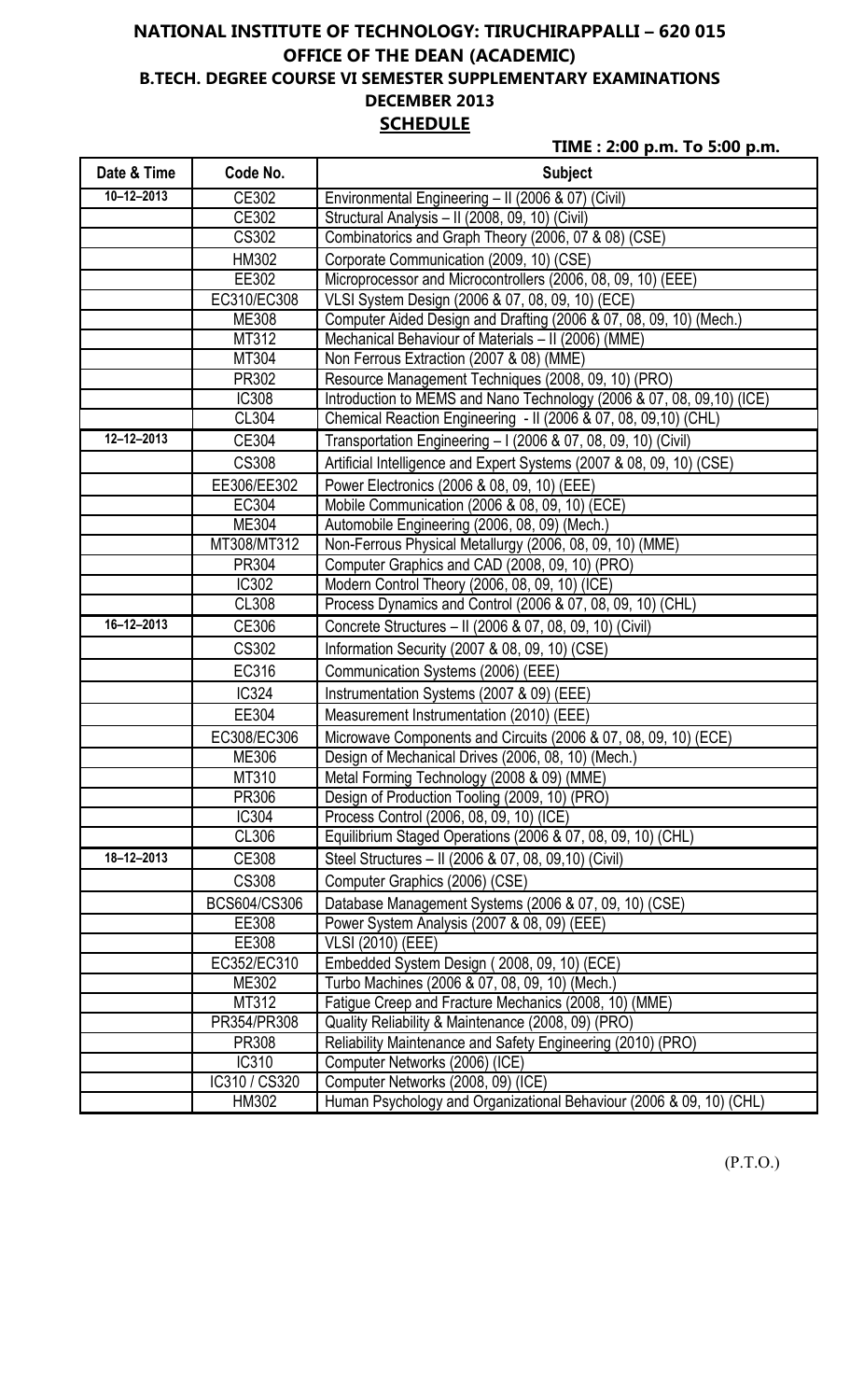| Date & Time      | Code No.         | <b>Subject</b>                                                     |
|------------------|------------------|--------------------------------------------------------------------|
| $20 - 12 - 2013$ | CE310            | Water Resources Engineering (2006, 07 & 08, 09, 10) (Civil)        |
|                  | BCS603/CS304     | Operating Systems (2006 & 07, 08, 09, 10) (CSE)                    |
|                  | EE304/EE310      | Operating Systems (2006, 08, 10) (EEE)                             |
|                  | EC302            | Digital Communication (2008, 09, 10) (ECE)                         |
|                  | ME310            | Refrigeration & Air Conditioning (2006 & 07, 08, 09, 10) (Mech.)   |
|                  | MT306            | Heat Treatment (2006) (MME)                                        |
|                  | MT306            | Non Destructive Testing and Failure Analysis (2008) (MME)          |
|                  | PR310            | CNC Machines (2008, 10) (PRO)                                      |
|                  | <b>IC306</b>     | Product Design and Development (2006, 09, 10) (ICE)                |
|                  | CL302            | Process Equipment Design and Drawing (2006 & 07, 08, 09, 10) (CHL) |
| $24 - 12 - 2013$ | CE352            | GIS and Remote Sensing (2006 & 08, 09) (Civil)                     |
|                  | CE354            | Models for AIR and Water Quality (2008) (Civil)                    |
|                  | CS310/CS354      | Advanced Microprocessor Systems (2006 & 07, 09) (CSE)              |
|                  | <b>CS352</b>     | Design and Analysis of Parallel Algorithms (2006 & 08, 10) (CSE)   |
|                  | EE354            | Computer Architecture (2006 & 07, 08, 09, 10) (EEE)                |
|                  | EE352            | Modern Control Systems (2009)                                      |
|                  | EC352            | Networks and Protocols (2006 & 07, 08, 09, 10) (ECE)               |
|                  | <b>ME351</b>     | Finite Element Method (2006) (Mech.)                               |
|                  | ME352            | Advanced IC Engines (2006 & 07, 10) (Mech.)                        |
|                  | MT466/MT352      | Special Steels and Cast Iron (2008) (MME)                          |
|                  | MT354            | Design and Selection of Materials (2009) (MME)                     |
|                  | PR322            | Metal Forming (2006) (PRO)                                         |
|                  | PR352            | Design and Analysis of Experiments (2008) (PRO)                    |
|                  | PR306            | Newer Trends in Manufacture (2010) (PRO)                           |
|                  | <b>IC352</b>     | Power Electronics (2007 & 08) (ICE)                                |
|                  | <b>IC358</b>     | Embedded Systems (2008, 10) (ICE)                                  |
|                  | <b>IC354</b>     | Data Structures and Algorithms (2009) (ICE)                        |
|                  | CL <sub>06</sub> | New Separation Processes (2006 & 07, 08)                           |

**VENUE: CSE – 301 (IT CENTRE)**